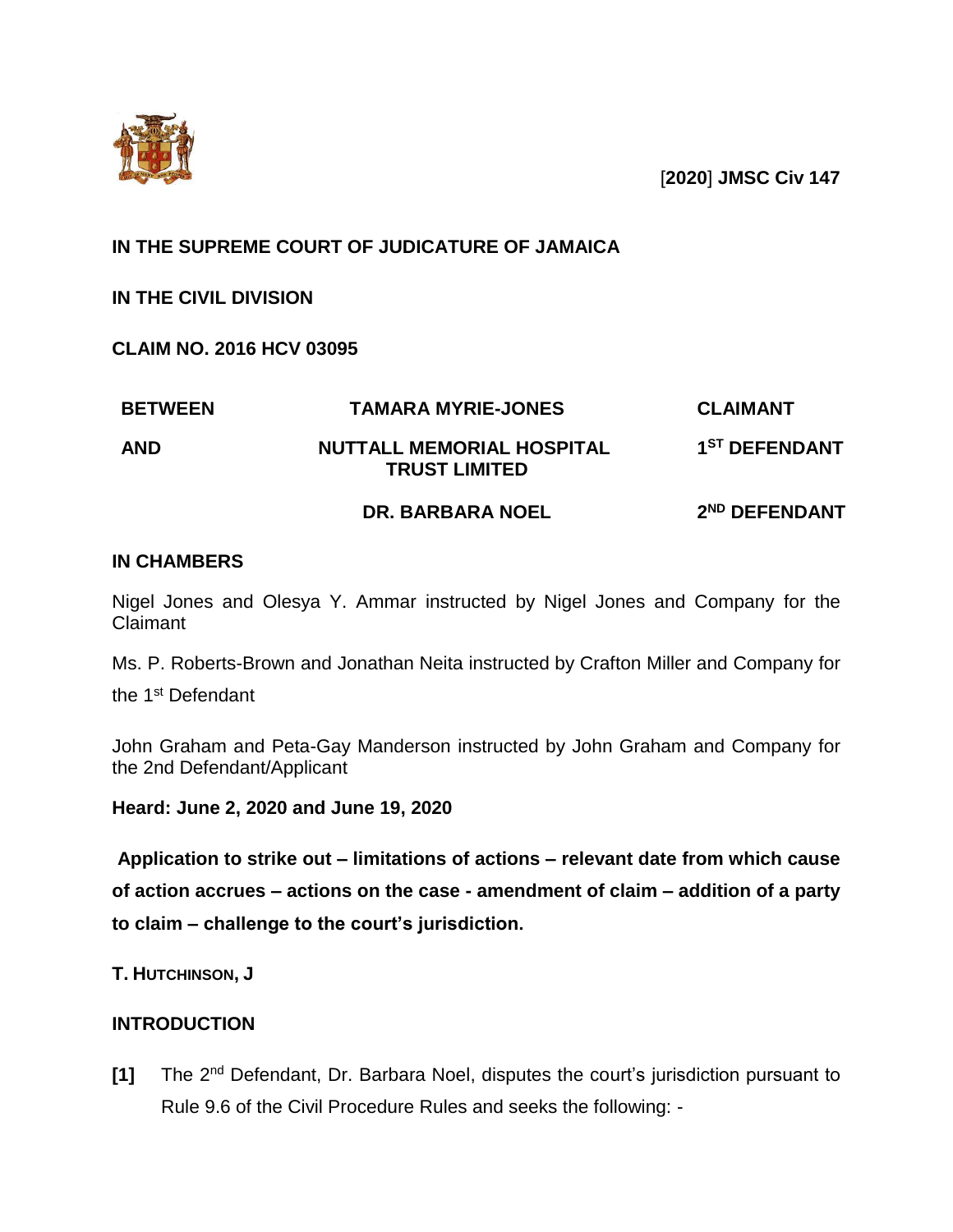- (1) A declaration that the claim the subject matter of these proceedings became statute barred no later than 2011.
- (2) A declaration that the  $2^{nd}$  Defendant was added as a party to the suit after the end of any relevant limitation period.
- (3) A declaration that it was not permissible to add the  $2<sup>nd</sup>$  Defendant as a party to the suit in the manner in which she was added by the Claimant.
- (4) A declaration that the amendment to the Particulars of Claim were made after the end of any relevant limitation period.
- (5) An order that the amendments to the Claim Form and Particulars of Claim by the addition of the 2<sup>nd</sup> Defendant be struck out.
- (6) An Order that the claim against the  $2<sup>nd</sup>$  Defendant be struck out as an abuse of the process of the court.
- (7) Costs
- (8) Such further or other relief as this Honourable Court deems just.

### **BACKGROUND**

- **[2]** On the 23rd of February 2005, the Claimant, Mrs Myrie-Jones, had a caesarean section at the Nuttall Memorial Hospital, the first defendant. This procedure was conducted by the 2<sup>nd</sup> Defendant during which she was assisted by nurses employed to the 1<sup>st</sup> defendant. In 2008, the Claimant had a second operation surgery to remove her left ovary and fallopian tube. This surgery was also performed by the 2<sup>nd</sup> Defendant at the same hospital.
- **[3]** In 2014, the Claimant began to experience microscopic haematuria (blood in the urine) and lower urinary tract symptoms among other issues. She was examined by Dr William Aiken, a Consultant Urologist who provided a medical report. In this report he noted that the Claimant had a suture (foreign body) on the right bladder wall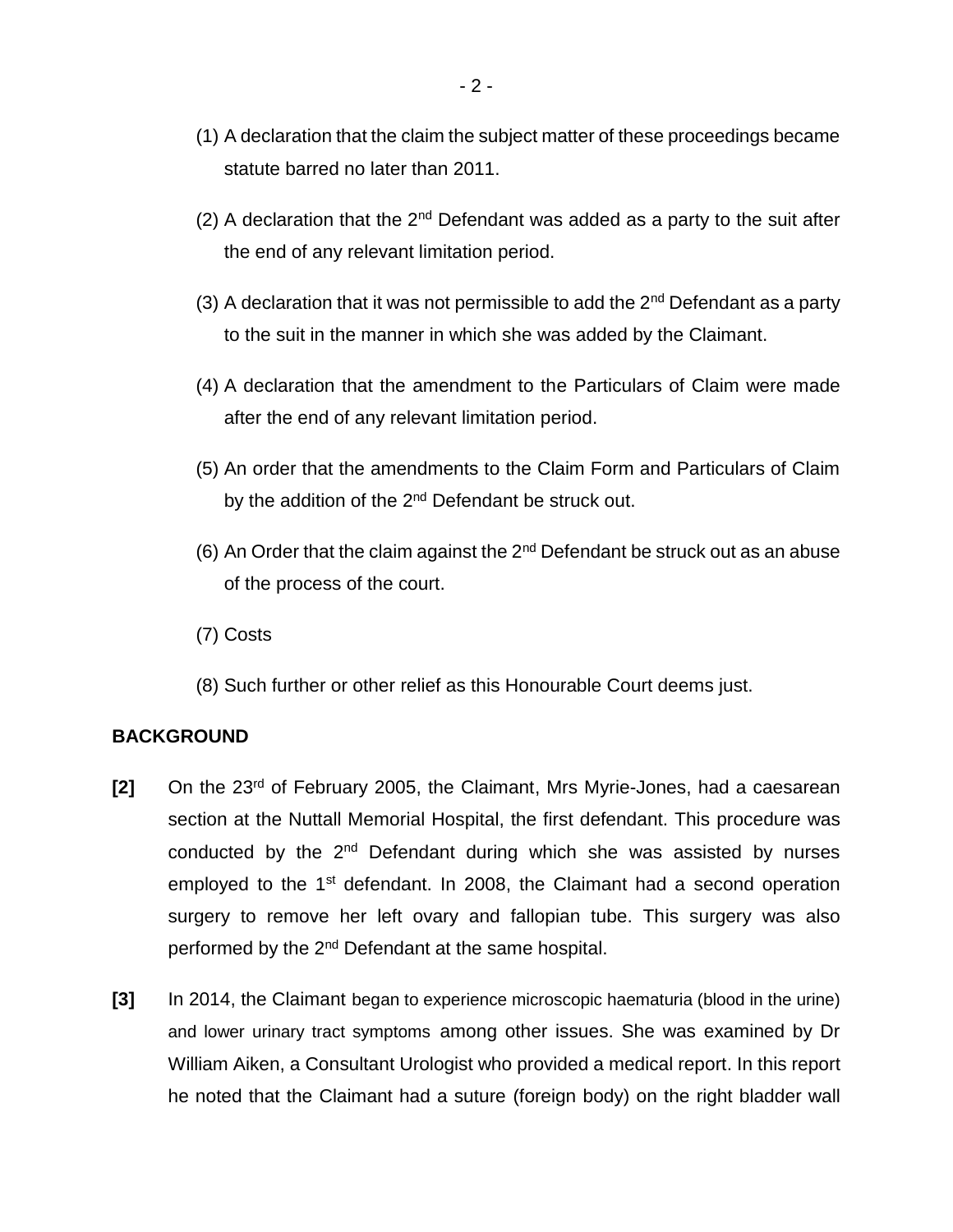with a calculus on its end which required surgical removal and this was done on the 8th of July 2015. He proferred the opinion that the suture was left in the Claimant's body during the caesarean section which was performed in 2005.

- **[4]** On the 21st day of July 2016, the Claimant filed suit against the 1st Defendant for negligence. On the 21<sup>st</sup> May 2018, an Amended Claim Form and Amended Particulars of Claim were filed in which the 2<sup>nd</sup> Defendant was added as a Defendant. The Claim against the  $2<sup>nd</sup>$  Defendant is for negligence arising out of the procedure performed by her on the 23<sup>rd</sup> of February 2005, during which the Claimant alleges the suture was left inside her.
- **[5]** On the 23rd of April 2019 the 2nd Defendant filed an Acknowledgment of Service and on the 14<sup>th</sup> of May 2019 she filed her Notice of Application for Court Orders seeking the declarations and orders referred to above. On the 2<sup>nd</sup> of June 2020, the day of this hearing, the Claimant discontinued the action against the  $1<sup>st</sup>$ Defendant.

### **ISSUES**

- **[6]** The legal issues to be resolved by this Court are as follows:
	- (i) Whether the  $2^{nd}$  Defendant can bring a Notice of Application to strike out the claim in circumstances where she has not filed a Defence.
	- (ii) Whether the limitation period accrues from the date of the surgical procedure, 23<sup>rd</sup> of February, 2005, or when the microscopic haematuria and lower urinary tract symptoms were observed in 2014;
	- (iii) Whether the Claimant had properly added the  $2<sup>nd</sup>$  Defendant to the claim;
	- (iv)Whether the claim should be struck out pursuant to Rule 26.3 of the Civil Procedure Rules.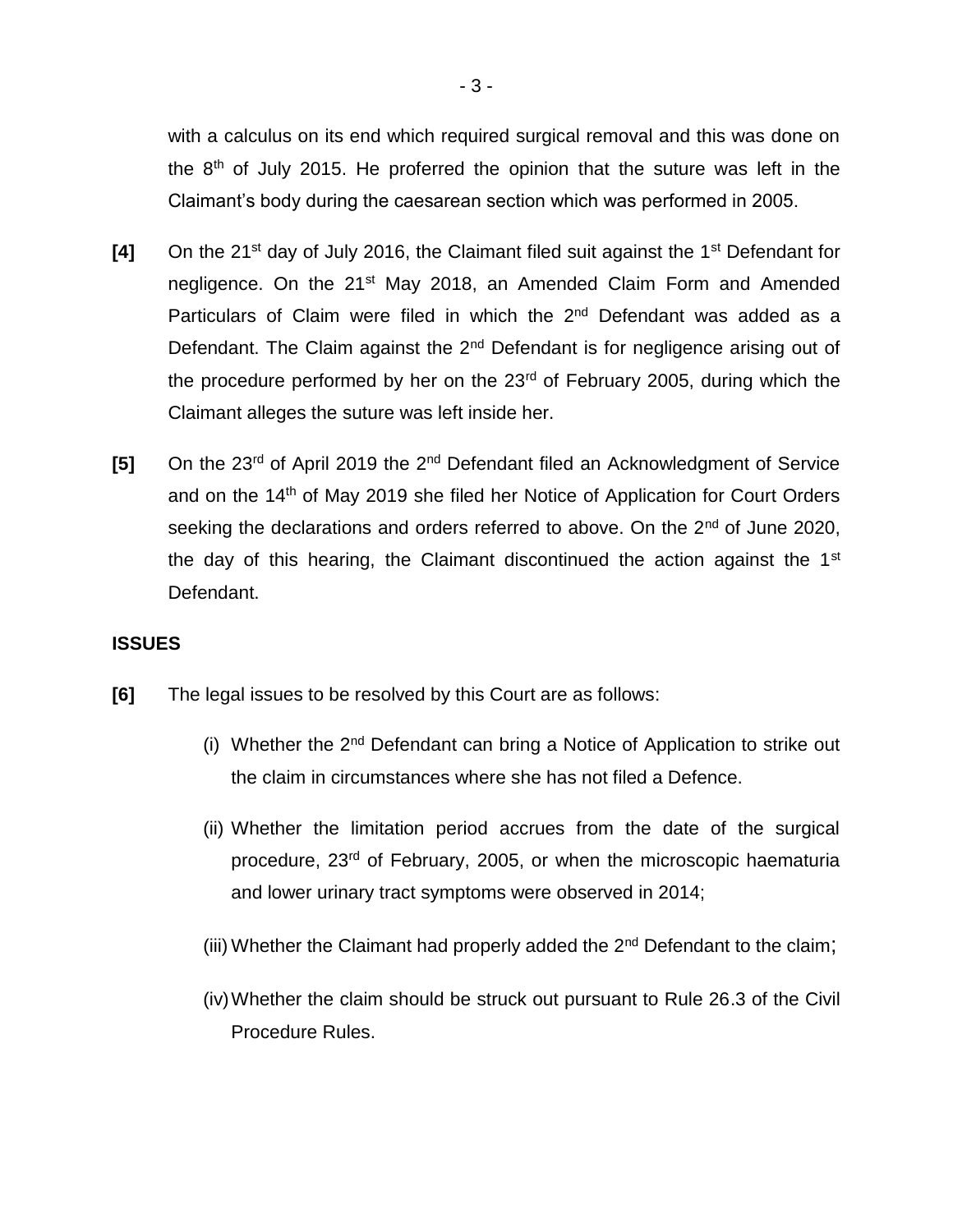### **ANALYSIS**

# **Whether the 2nd Defendant can bring a notice of application to strike out the claim in circumstances where she has not filed a defence**

**[7]** The 2nd Defendant seeks to persuade the Court that it should not exercise its jurisdiction to allow the claim to proceed on the basis that it is statute barred. In this regard, she has relied on the provisions of Rule 9.6 of the Civil Procedure Codes which states as follows;

*(1) A defendant who-*

*(a) disputes the court's jurisdiction to try the claim; or*

*(b) argues that the court should not exercise its jurisdiction,*

*may apply to the court for a declaration to that effect.*

*(2) A defendant who wishes to make an application under paragraph*

*(1) must first file an acknowledgment of service.*

*(3) An application under this rule must be made within the period for*

*filing a defence.*

*(Rule 10.3 sets out the period for filing a defence.)*

*(4) An application under this rule must be supported by evidence on affidavit.*

*(5) A defendant who -*

*(a) files an acknowledgment of service; and*

*(b) does not make an application under this rule within the*

*period for filing a defence, is treated as having accepted*

*that the court has jurisdiction to try the claim.*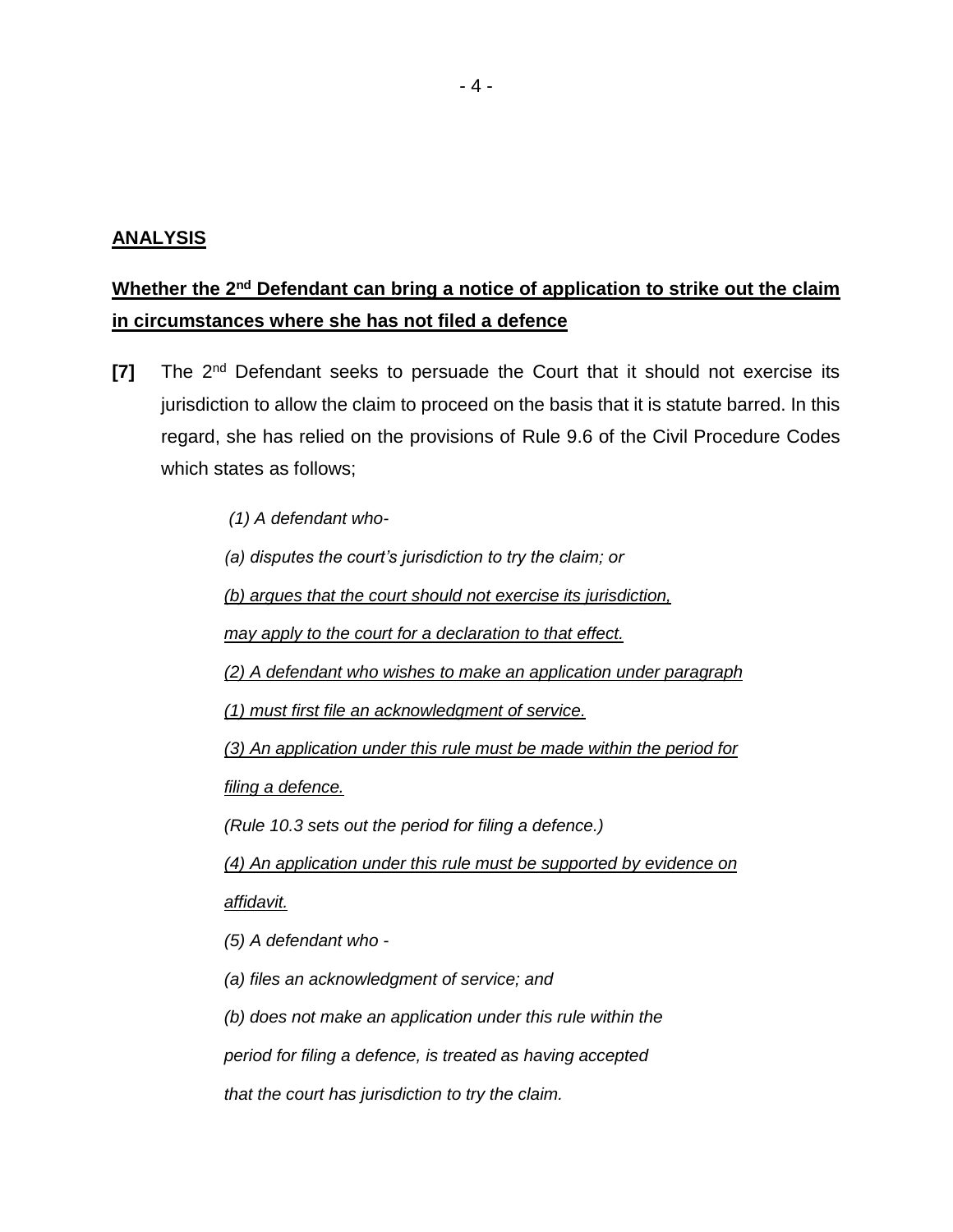*(6) Any order under this rule may also -*

*(a) strike out the particulars of claim;*

*(b) set aside service of the claim form;*

*(c) discharge any order made before the claim was*

*commenced or the claim form served; and*

*(d) stay the proceedings.*

*(7) Where on application under this rule the court does not make a*

*declaration, it -*

*(a) must make an order as to the period for filing a defence;*

*and*

*(b) may -*

*(i) treat the hearing of the application as a case*

*management conference; or*

*(ii) fix a date for a case management conference.*

*Part 26 sets out powers which the court may exercise on a case management*

*conference.)*

*(8) Where a defendant makes an application under this rule, the period*

*for filing a defence is extended until the time specified by the*

*court under paragraph (7)(a) and such period may be extended*

*only by an order of the court.*

*(emphasis supplied)*

- **[8]** The Notice of Application and Affidavit in support which were filed on the 14<sup>th</sup> of May 2020 set out the grounds on which the Court is being asked to exercise its powers.
- **[9]** In respect of this application, it was submitted by Mr Jones on behalf of the Claimant that Rule 9.6(1) provides for two distinct situations under which the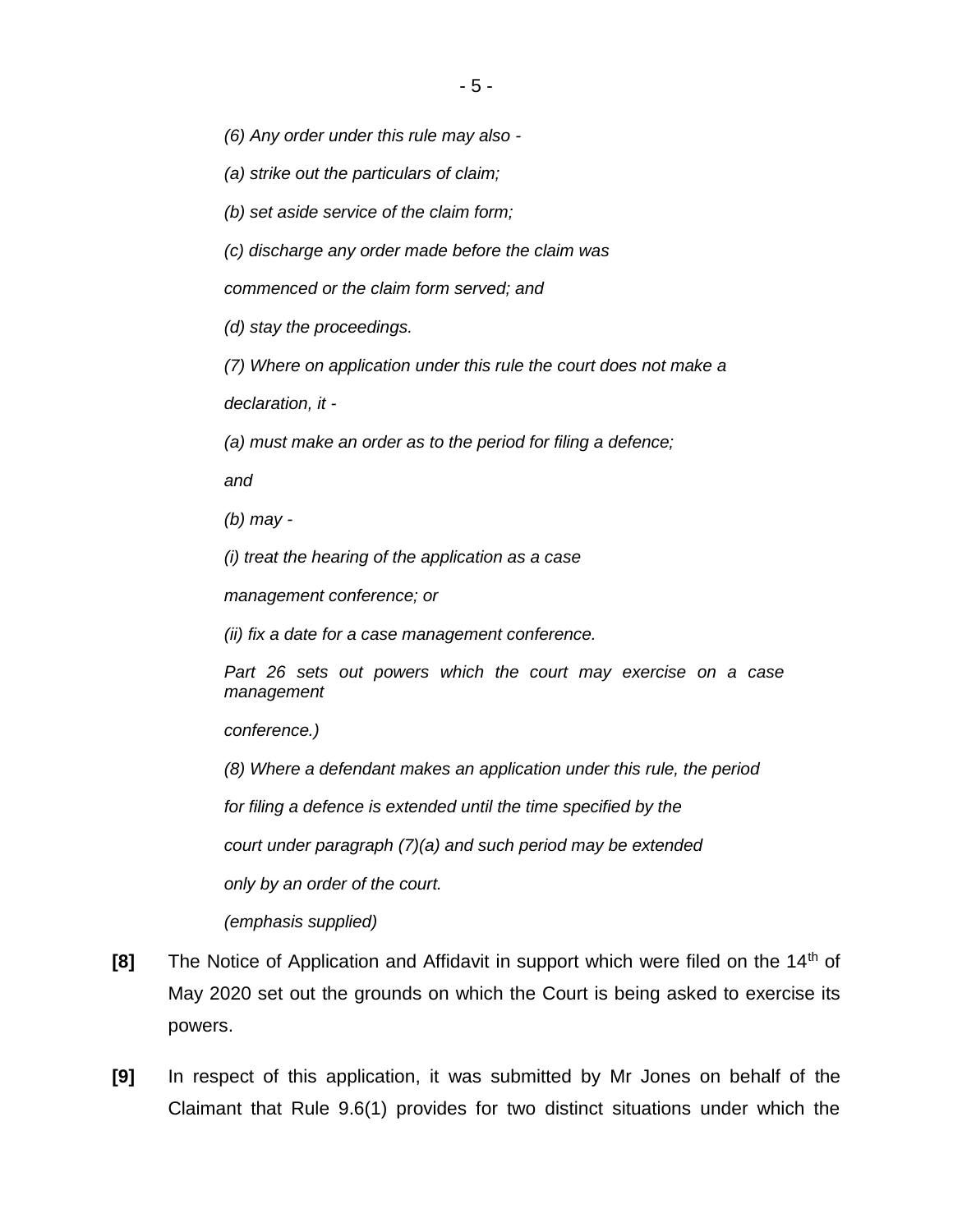Court's jurisdiction can be challenged. He acknowledged that the challenge raised in the instant matter is not whether the Court is the right forum to hear the matter but that the Court should use its discretion and refuse to embark on a hearing on the basis that the claim is statute barred. In respect of this position Counsel argued that case law such as *Vanetta Neil v Janice Halstead [2019] JMSC CIV 68* and *Toussant Tucker v Inez Bouges [2013] JMSC Civ 90* make it clear that where issues of limitation are raised on the face of a matter, it is for the Defendant to plead the breach by filing a defence in order to bring this issue to the forefront of the Court's mind.

- **[10]** Mr Jones also submitted that until the defence is specially pleaded by the Defendant, the Court will not block a Claimant from seeking compensation and the 2<sup>nd</sup> Defendant must file a Defence under the Limitations of Actions Act before seeking to strike out the claim on the ground that it is frivolous, vexatious and an abuse of the process of the Court.
- **[11]** Counsel also contended that in the absence of a filed defence an allegation concerning the expiration of a limitation period, without more, is not a ground upon which the Court's jurisdiction can properly be challenged and the 2<sup>nd</sup> Defendant should not have submitted the Notice of Application but should have filed a Defence.

### **ANALYSIS**

**[12]** In considering this issue the decision of **Ronex Properties Ltd v John Laing Construction [1983] Q.B. 398** was carefully reviewed. In that matter, the Court was faced with an application to strike out a claim where the limitation period had run and no defence had been filed. Useful guidance was provided in the dicta of Donaldson LJ at page 405 of the judgment where he stated;

> *Where it is thought to be clear that there is a defence under the Limitation Acts, the defendant can either plead that defence and seek the trial of a preliminary issue or, in a very clear case, he can seek to strike out the claim upon the ground that it is frivolous, vexatious and an abuse of the process*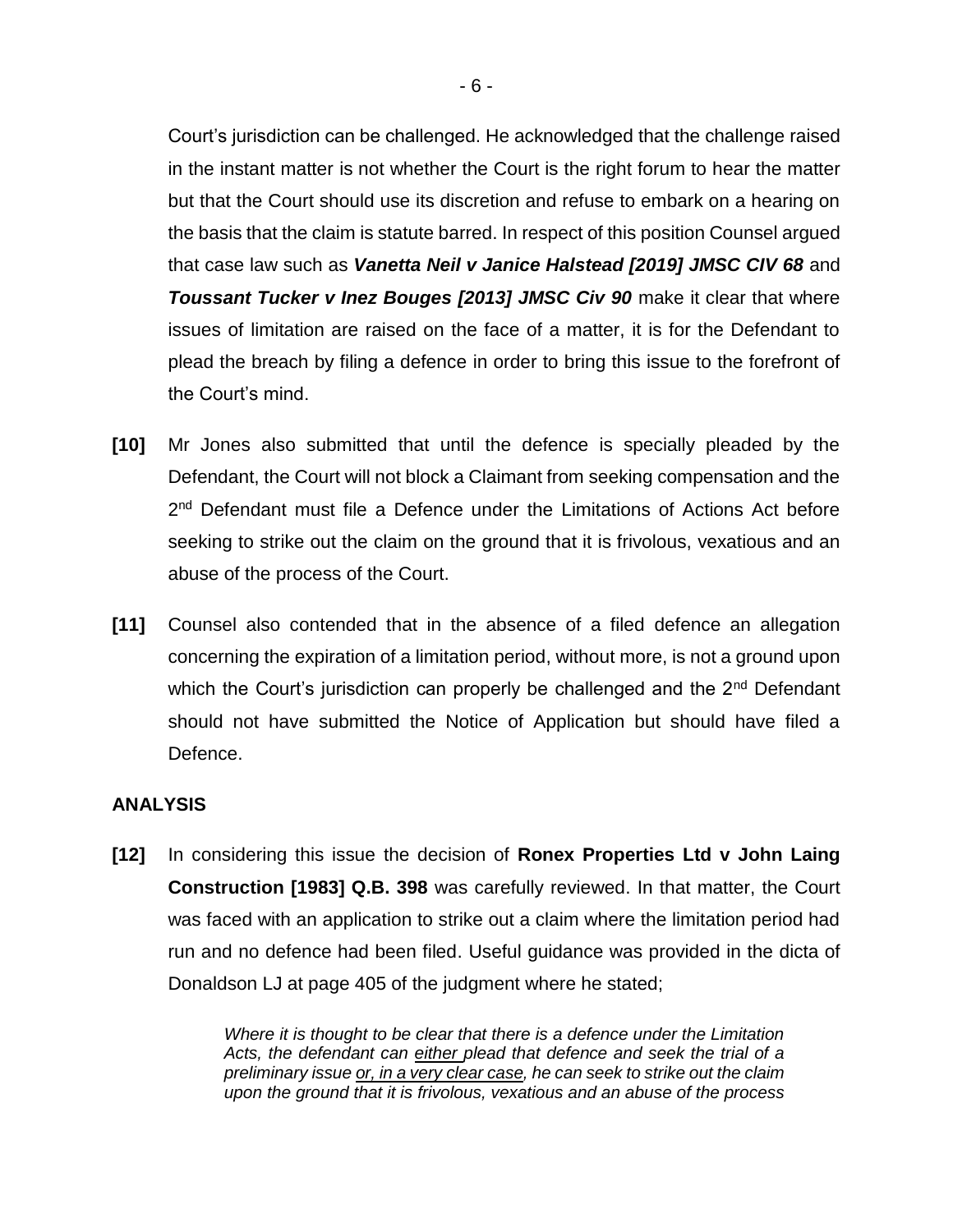*of the court and support his application with evidence. But in no circumstances can he seek to strike out on the ground that no cause of action is disclosed. (emphasis supplied)*

- **[13]** While it is not in dispute that the 2nd Defendant has not filed a defence to the claim in compliance with Part 10 of the CPR, a review of the documents provided reveals that she has however complied with the requirements set out by the Court in **Ronex Properties Ltd** as well as Rule 9.6(2), (3) and (4) of the CPR.
- **[14]** The contents of the Notice of Application and more importantly the Affidavit in Support though not sworn to by the Defendant herself comply with the requirements of Part 30 of the Rules and provides the Court and the Claimant with some of the information that would ordinarily have been included in her defence.
- **[15]** At paragraph 3 of the affidavit it is stated that 'Dr. Noel denies liability for the procedure', and paragraph 7 outlines that "any claim in respect of that surgical procedure would be statute barred when the "amendment" was made on the 21<sup>st</sup> of May, 2018".
- **[16]** These assertions provide the basis on which the 2nd Defendant has asked that the matter be struck out as frivolous, vexatious and an abuse of process. Accordingly, I am unable to agree with the submission made on behalf of the Claimant that the 2<sup>nd</sup> Defendant cannot be heard on this point in the absence of a defence.

# **Whether the limitation period accrued from the date of the surgical procedure, 23rd of February, 2005, or when microscopic haematuria and lower urinary tract symptoms were observed in 2014;**

**[17]** In light of my finding that the 2nd Defendant could properly bring the action to have the matter struck out, a determination must now be made whether the cause of action was filed within the relevant limitation period. Section 3 of the Limitations of Actions Act provides that:

> *"All actions of trespass quare clausum fregit, all actions of trespass, detinue, action sur trover, and replevin for taking away of goods and cattle, all actions of account and upon the case (other than such accounts as*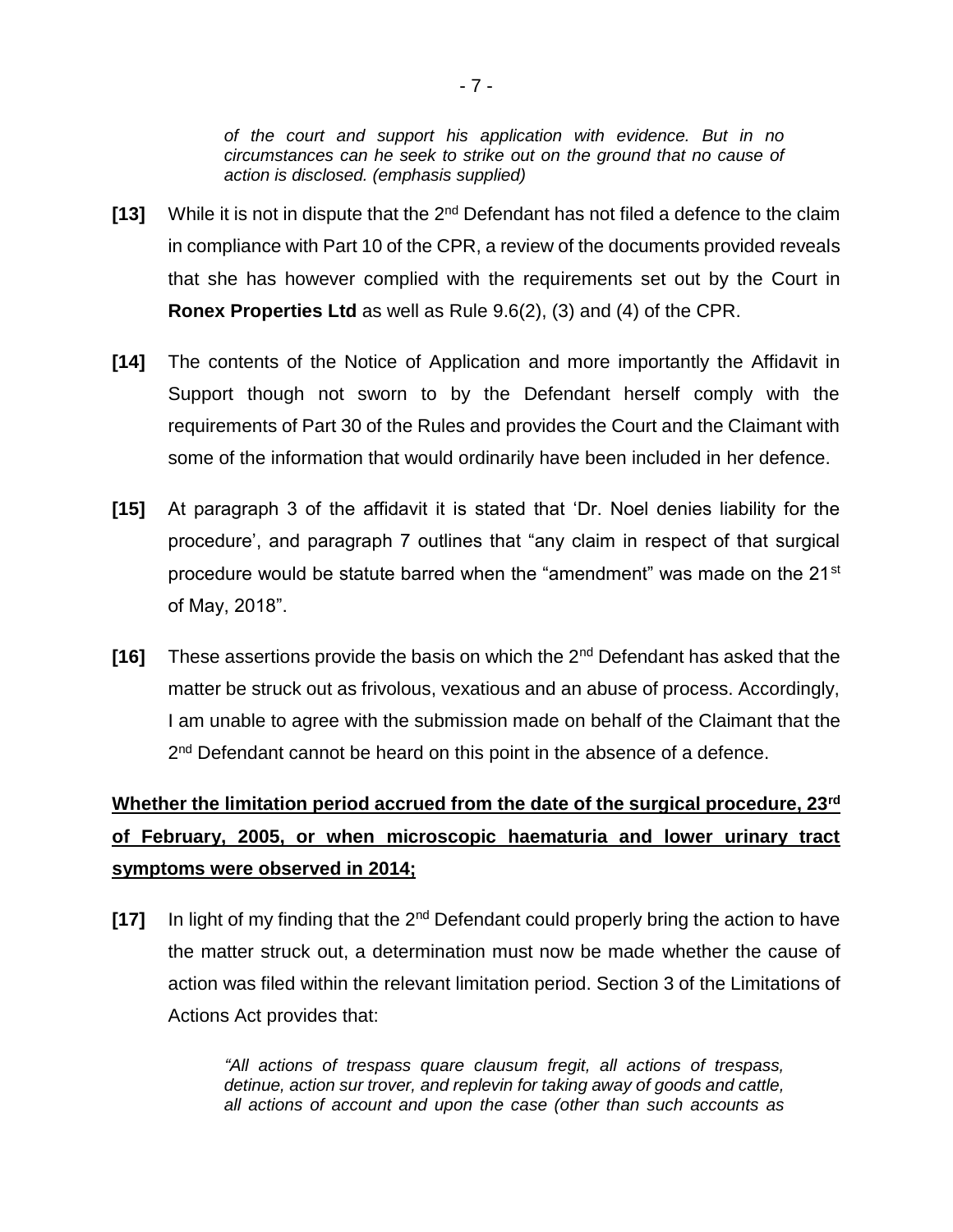*concern the trade of merchandise between merchant and merchant, their*  factors or servants), all actions of debt grounded upon any lending or *contract without specialty, all actions of debt of arrearages of rent, and all actions of assault, menace, battery, wounding, and imprisonment, or any of them, which shall be sued or brought at any time,… shall be commenced and sued within the time and "limitation hereafter expressed, and not after, that is to say,-- The actions upon the case (other than for slander), and the said actions for account, and the said actions for trespass, debt, detinue, and replevin for goods or cattle, and the said action of trespass quare clausum fregit, within… six years next after the cause of such actions or suit, and not after…"*

- **[18]** It is not in dispute that Section 46 of the Limitations of Actions Act of Jamaica acknowledged the application of the UK Statute 21 James 1, Cap 16 which imposes a limitation period of 6 years for actions on the case within this jurisdiction. It is also not in dispute that the term 'actions on the case' has been accepted by the Courts, to include our local Courts, as a reference to actions brought for the tort of negligence.
- **[19]** In support of the contention that the matter should be struck out as being time barred, the Applicant has referred to and relied on the decisions of *Cartledge (Widow and Administratrix of the Estate of Fred Hector Cartledge (deceased) etal v E.Jopling & Sons Ltd [1963] 1 All ER 341 a*s well as the local Court of Appeal decision *Lance Melbourne v Christina Wan (1985) 22 JLR 131*.
- **[20]** It was submitted by Mr Graham that the facts in the **Cartledge** case are not dissimilar to the situation which exist in the current matter. In that decision, the plaintiff worked in the defendant's factory. A breach on the part of the defendant company resulted in the plaintiff contracting pneumoconiosis but he was not aware that he had the disease. The action in respect of this injury was brought by his estate in 1956. The court held that on the true construction of the Limitation Act time did not run from the date when the plaintiff knew or ought to have known that he was suffering from pneumoconiosis but from the date when the cause of action accrued which it found was prior to 1950.
- **[21]** Counsel submitted that the ruling of the Courts made it clear that the cause of action had accrued at the time at which the wrong had been done. The end result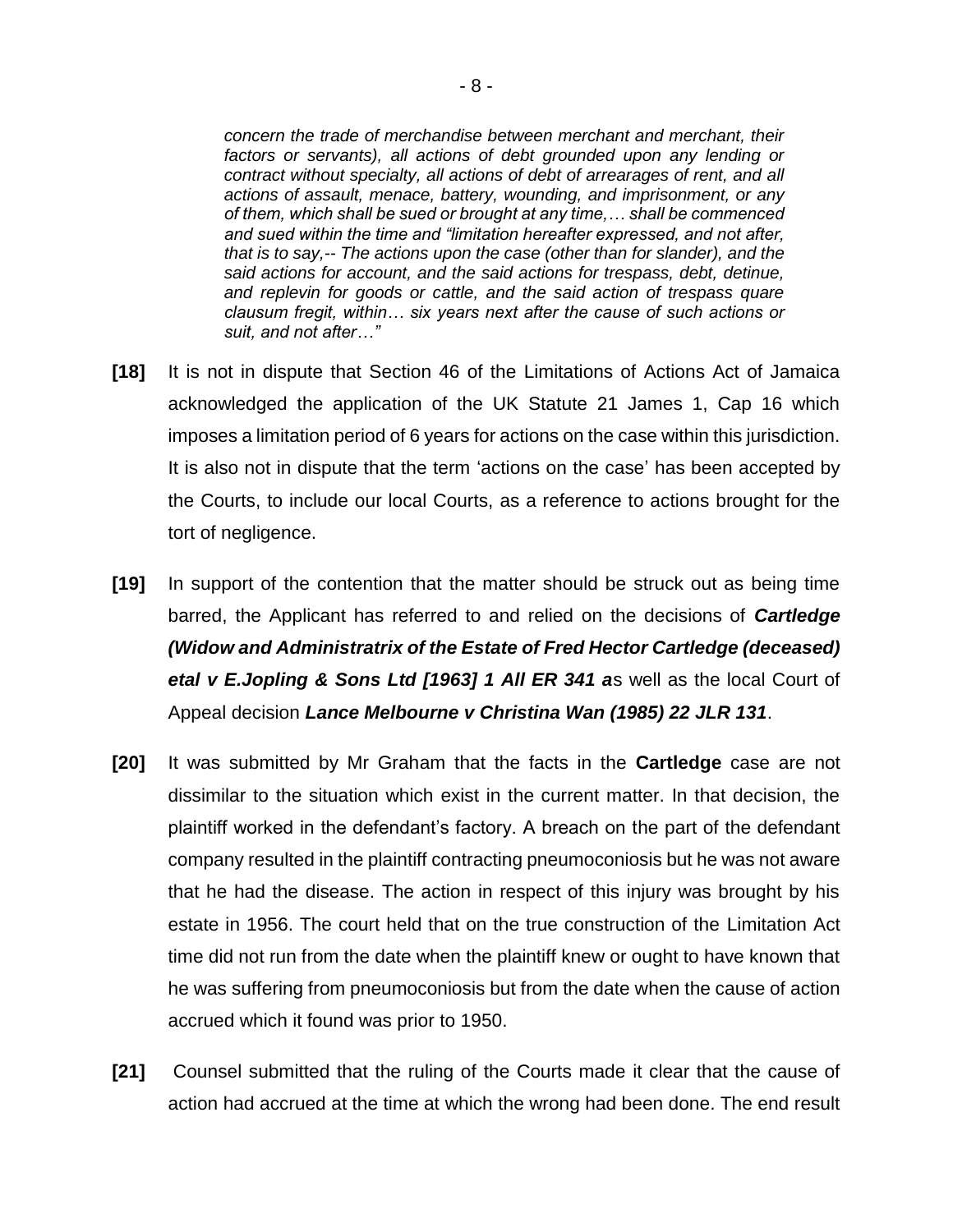of this he argued was that in the *Cartledge* decision the matter was ruled to be statute barred in spite of the fact that the Claimant would not have been aware of the harm/damage done to his health. Mr Graham submitted that this approach was also followed in *Lawrence v Wan,* where the Court found that the time had already run against the bringing of the action and he argued that the same conclusion should be arrived at in the instant matter.

**[22]** He directed the Court's attention to the dicta of Rowe JA at page 135 where he stated:

> *"The Jamaican courts have over the years treated actions for negligence as actions upon the case to which the six year period of limitation applied. Martins Tours Ltd. v Sentra Gilmore [1969] 11 JLR… As the law now stands there is for Jamaica a rigid rule that actions for negligence must be brought within a period of six years from the time the cause of action arose and any failure so to do will render the action statute barred."*

- **[23]** He submitted that even if the court were to accept, at this stage, that the Claimant only became aware that something was wrong "in and around 2014", that does not mean that the cause of action did not accrue from the 23<sup>rd</sup> of February, 2005 as at any time after the  $23<sup>rd</sup>$  February, 2005, the Claimant could have filed a claim alleging negligence and asserting that she has suffered "damage" even though she exhibited no 'symptoms'.
- **[24]** On the other hand, Counsel for the Claimant has urged the Court to allow the matter to proceed as the Claimant was properly within the limitation period. In respect of this position the Claimant made reference to a number of decisions both local as well as from the Irish Courts.
- **[25]** Mr Jones argued that on an application of the principles in *Donoghue v*  **Stevenson [1932] A.C. 562** there was a duty of care owed by the 2<sup>nd</sup> Defendant to the Claimant as her attending physician, there was a breach of that duty of care when the suture was left in the region of the Claimant's bladder and the Claimant suffered damage as a result of this breach when she began to experience pain, discomfort and spotting in her urine. He asked the Court to find that the damage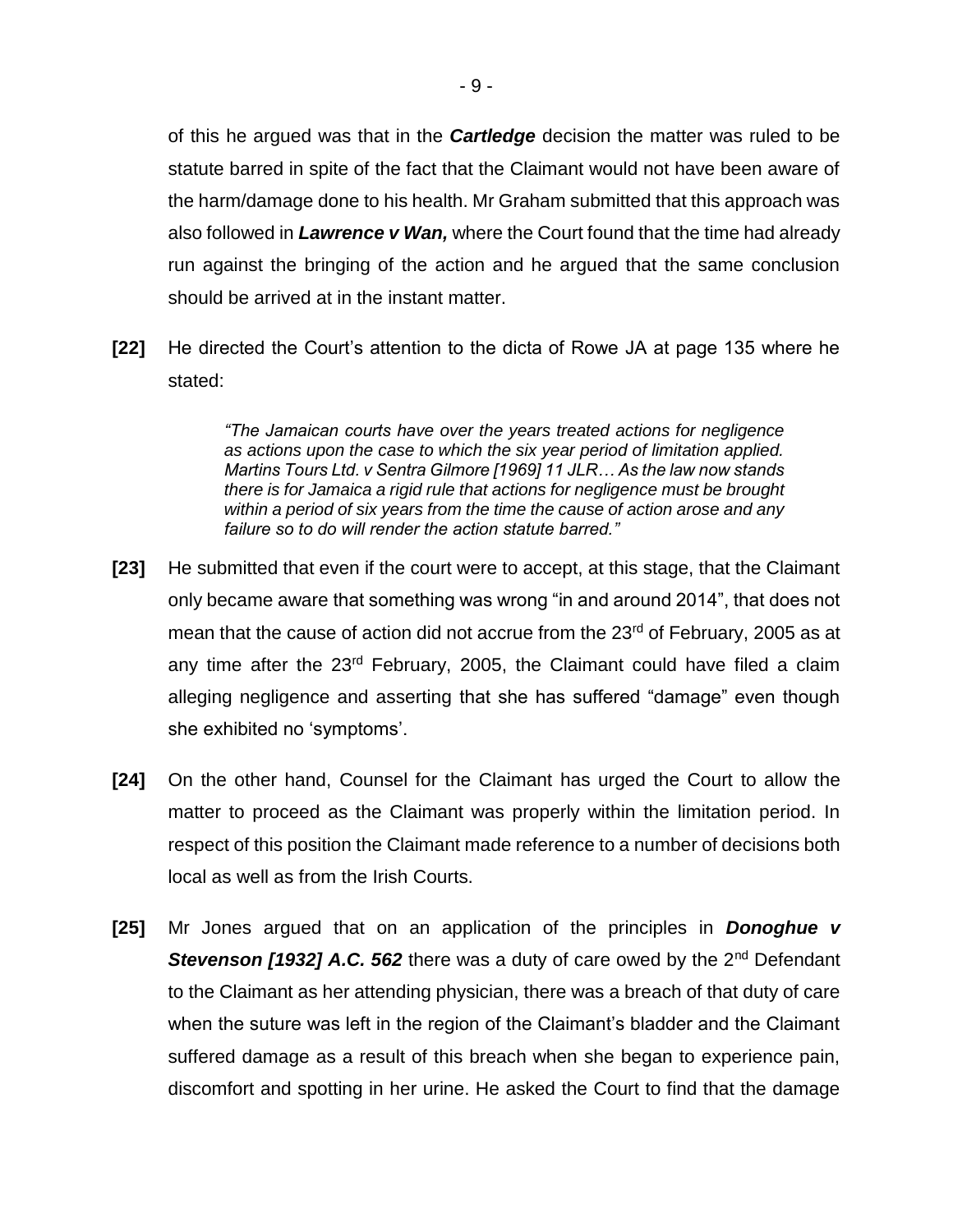could only be said to have occurred when there was the physical manifestation of this and he has commended to the Court the position that since the Claimant would not have been in a position to prove damage before it occurred, it is the pain, discomfort and spotting which should commence the running of time and not when the surgery was performed and the suture left behind.

**[26]** In his submissions, Counsel made reference to the Irish Supreme Court and Court of Appeal decisions of *Anna Hegarty v Francil O'Loughran* **and** *Gerald Edwards* **[1990] 1 IR 148** and *Brandley etal v Deane T/A Hubert Deane and Associates etal IECA* **54** respectively. In respect of the former decision, it was noted that the relevant legislation and provision being considered by that Court was S11 (2)(b) of the Statute of Limitations 1957, which provides that an action in tort for damages for personal injury shall be brought within three years from the date of the accrual of the cause of action. There is no like provision within this jurisdiction. The dicta of Finlay CJ was nonetheless commended to the Court as being useful where it was stated as follows;

> *A tort is not completed until such time as damage has been caused by a wrong, a wrong which does not cause damage not being actionable in the context with which we are dealing. It must necessarily follow that a cause of action in tort has not accrued until at least such time as the two necessary component parts of the tort have occurred, namely, the wrong and the damage. The time of the act, neglect or default complained of cannot therefore be equated with the date on which the cause of action accrued.'*

**[27]** In the **Anna Hergarty** decision, the plaintiff underwent surgery to her nose which was performed by the first defendant in 1973. Because this surgery was unsuccessful, in 1974 the second defendant performed a remedial operation which subsequently began to deteriorate by 1976. Proceedings were instituted against both defendants in 1982 claiming damages. The defendants denied negligence and further pleaded that the claim was statute barred. The Court dismissed the plaintiff's appeal and held that the cause of action accrued at the time when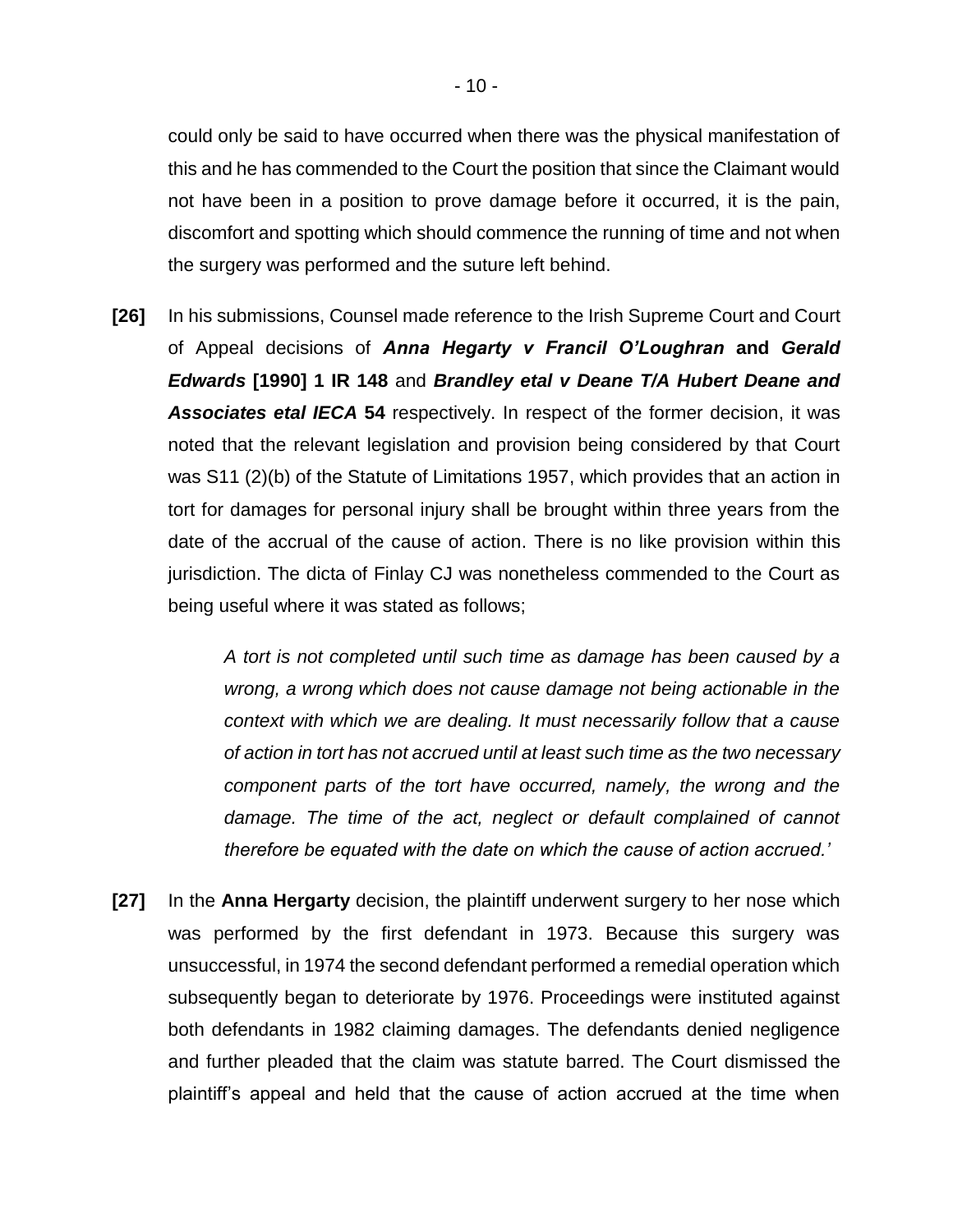provable personal injury capable of attracting compensation occurred and this would have been 1974 in respect of the first defendant and 1976 in respect of the second, as such the action by the Claimant was out of time.

**[28]** Mr. Jones noted that the reasoning of the lower Court was expressly approved by the Court of Appeal in *Brandley etal v Deane etal* where the Learned President stated at paragraph 15;

> *'it is clear that negligence by itself without the accompaniment of damage or loss is not actionable. The Plaintiffs did not suffer damage at the time*  when the defective foundations were installed. When the defective *foundation was installed the only complaint the plaintiffs could have had was that the foundation was defective. They had not suffered any damage at that point – there was merely a defective foundation – but that is not damage of a kind that is actionable in tort*

- **[29]** Counsel argued that while the wrongful act was done on either the 23<sup>rd</sup> of February, 2005 when the caesarean section was performed or 2008 when the Claimant had a left oophorectomy to remove an ovarian abscess, the medical evidence presented reveals that the Claimant first presented with the injuries complained in or around 2014. He observed that the report dated 18<sup>th</sup> of November, 2015 from the Consultant Urologist, Dr. William Aiken disclosed a connection between the injuries and the surgery performed in 2005.
- **[30]** Mr Jones contended that applying the reasoning of the Courts in *Hegarty* and **Deane**, the time would properly accrue from 2014 and not 2005 as the 2<sup>nd</sup> Defendant insisted.
- **[31]** Counsel made reference to the decision of **Medical & Immunodiagnostic Laboratory Ltd v Dorett O'Meally Johnson** *[2010] JMCA Civ 42* in which Harrison JA stated at paragraph 4 and 5 as follows:

*"Now, the law makes it abundantly clear that an action shall not be commenced after the expiration of six years from the date on which the cause of action accrued see the Limitations of Actions Act. A 'cause of action' has been defined as "every act which it would be necessary for the plaintiff to prove, if traversed, in order to support his right to the judgment of the court": Read v Brown* **[1888] 22 QBD***"*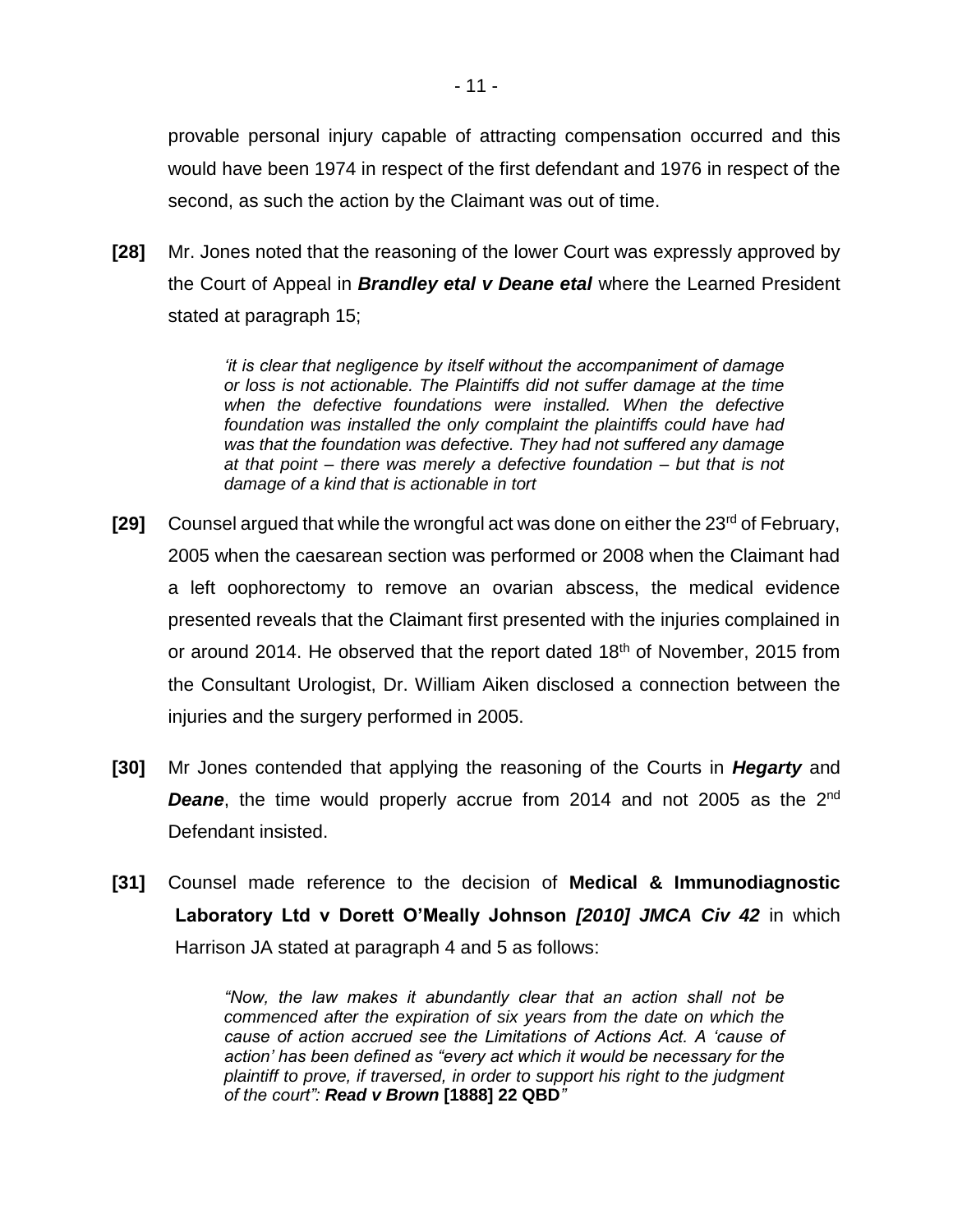**[32]** He also urged the Court to carefully consider the words of the Learned Judge at paragraph 8 of the judgment where he stated;

> *"in the tort of negligence the cause of action arises when the damage is suffered and not when the act or omission complain of occurs."*

**[33]** Mr Jones submitted that the reasoning of the Irish Courts in the *Hegarty* and **Deane** cases is to the same effect as the principles outlined by Harrison JA in the *Medical and Immunodiagostic* case and he asked the Court to accept that this is the legal position within this jurisdiction and not that which is reflected in the UK decision of *Cartledge.*

### **ANALYSIS**

**[34]** In considering the competing positions which have been advanced by Counsel for the respective Parties, the legal principles extrapolated in the Court of Appeal decision of *Sherrie Grant v Charles McLaughlin etal* **[2019] JMCA Civ 4** proved extremely beneficial. In that decision Brooks JA, having conducted a review of case law involving claims to which the limitations of actions defence was raised stated as follows;

> *[58] The relevant principles concerning the commencement time for limitation purposes were conveniently set out in Medical and Immunodiagnostic Laboratory Limited v Dorett O'Meally Johnson* **[2010] JMCA Civ 42***. K Harrison JA made the following points in paragraphs [5] through [8]:*

> *a. the general rule in contract is that the cause of action accrues when the breach occurs and not when the damage is suffered;*

> *b. where the contract is for the sale of goods the buyer's right of action for breach of an implied or expressed warranty relating to goods accrues when the goods are delivered and not when the defect is discovered or damage ensues;*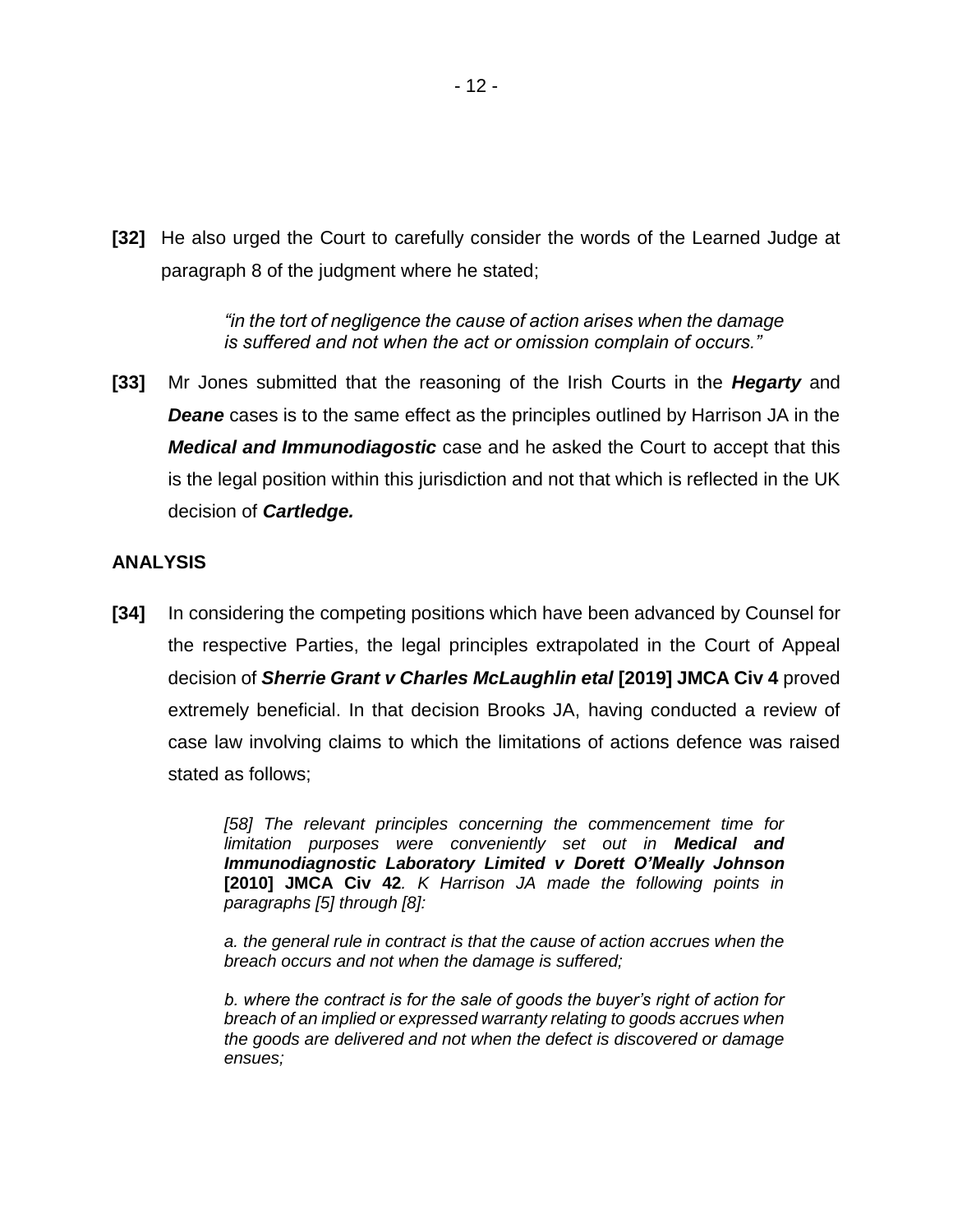### *c. the general rule in tort is that the cause of action arises when the damage is suffered and not when the act or omission complained of occurs (emphasis suppled)*

- **[35]** It is my considered view that by emphasising that the cause of action would have accrued from the time at which the damage was done and not when the wrongful act occurred, the Court affirmed a departure from the approach which had been taken in the *Cartledge* decision. The legal position outlined by the respective Judges of Appeal in both the *Sherrie Grant* and *Medical Immunodiagnostic* cases, to my mind, appear to more in line with the principle stated in the Irish decisions which is that the tort of negligence was not complete until damage had been caused by the Defendant's wrongful act.
- **[36]** In light of this conclusion, I am unable to agree with the submissions of the Applicant that the action should be struck out on the grounds that it was brought outside the period of limitation.

### **Whether the Claimant can properly add the 2nd Defendant to the claim**

- **[37]** It was the submission of Mr Graham on behalf of the 2nd Defendant that the amendment by the Claimant to add her to the claim was improper as the limitation period had passed and any such application had to be done pursuant to Rue 19.4 or 20.6 of the CPR.
- **[38]** In support of the contention that the amendment was not properly made the 2nd Defendant relied on the case **Cyrus Reid v JP Tropical Foods Limited [2018] JMSC Civ 32** where it was emphasised by the learned judge that an amendment to a Party's statement of case after the expiration of the relevant limitation period can only be made with the Court's permission. In that situation the application to amend after the limitation period in order to correctly identify the Defendant was denied.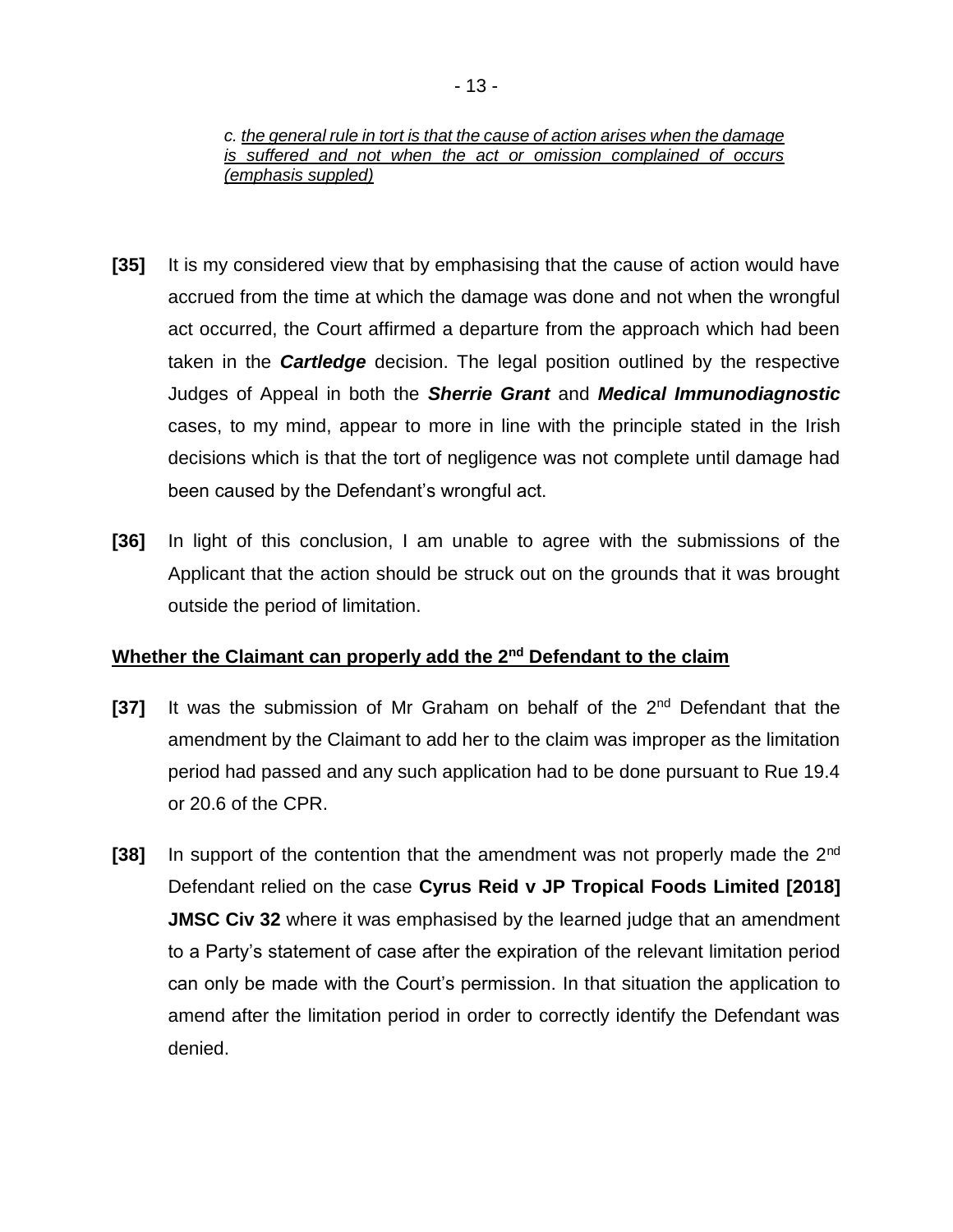- [39] On the other hand, Mr Jones submitted that the 2<sup>nd</sup> Defendant had properly been added to the claim in accordance with Rule 19.2 and 20.1 as no case management conference had been held for this matter and the limitation period had not yet run.
- **[40]** In respect of this submission, Counsel referred to the case of **Index Communication Network Limited v Capital Solutions Limited et al [2012] KMSC Civ. No. 50** and argued that the case confirms that where there is no issue regarding the limitation period, a party has the right to amend the statement of case without the court's leave before the Case Management Conference.

### **ANALYSIS**

**[41]** In respect of these submissions the relevant rules for consideration are Rules 20.1, 19.4 and 20.6. Rule 20.1(a) provides that:

> *20.1— A party may amend a statement of case at any time before the case management conference without the court's permission unless the amendment is one to which either –*

> *(a) rule 19.4 (special provisions about changing parties after the end of a relevant limitation period);*

**[42]** Rule 19.4 as mentioned at section 20.1(a) provides that:

*19.4 (1) This rule applies to a change of parties after the end of a relevant limitation period.*

*(2) The court may add or substitute a party only if –*

*(a) the relevant limitation period was current when the proceedings were started; and* 

*(b) the addition or substitution is necessary.* 

*(3) The addition or substitution of a party is necessary only if the court is satisfied that –*

*(a) the new party is to be substituted for a party who was named in the claim form in mistake for the new party;* 

*(b) the interest or liability of the former party has passed to the new party; or*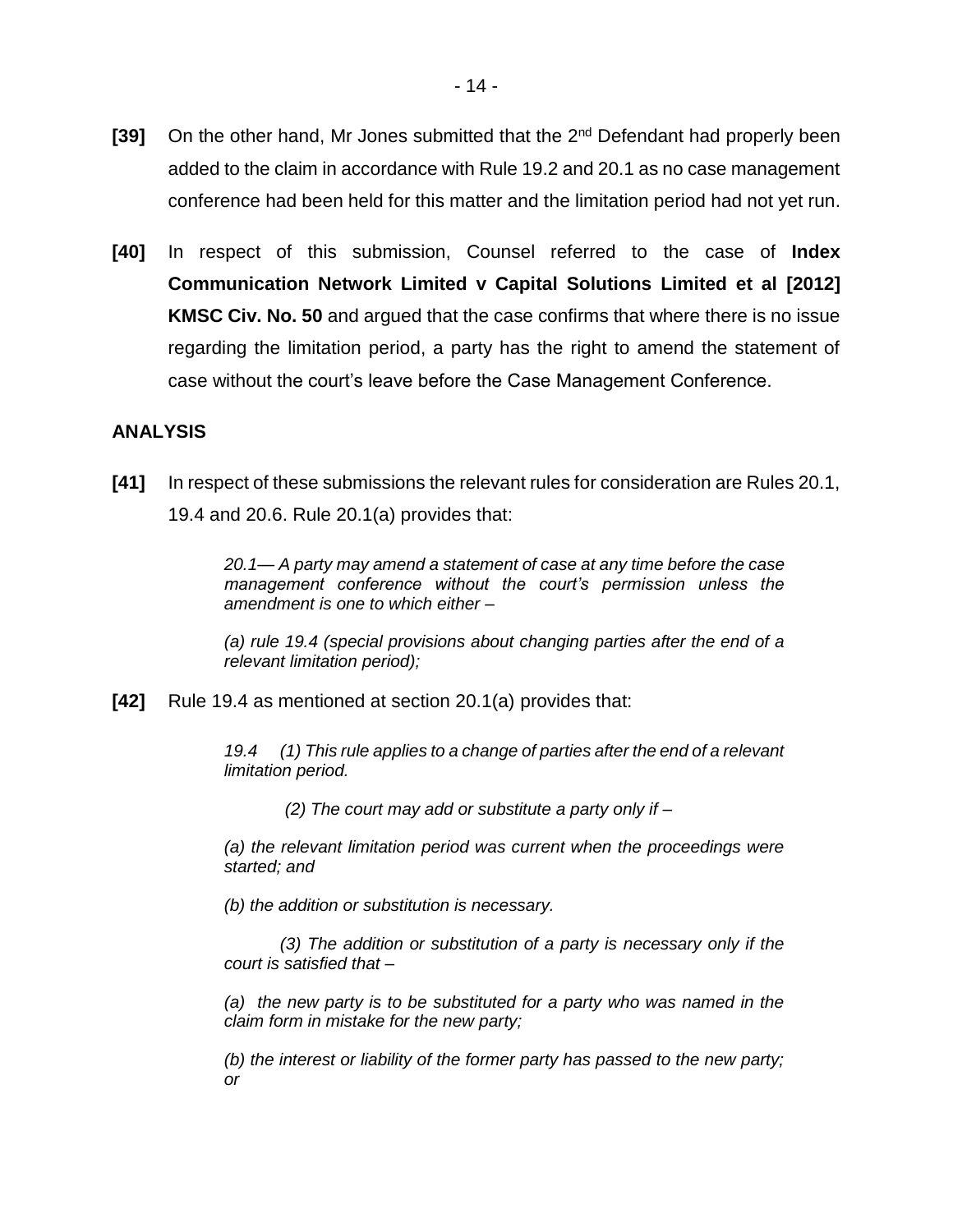*(c) the claim cannot properly be carried on by or against an existing party unless the new party is added or substituted as claimant or defendant.*

**[43]** Rule 20.6 of the CPR states that:

*20.6 (1) This rule applies to an amendment in a statement of case after the end of a relevant limitation period.* 

*(2) The court may allow an amendment to correct a mistake as to the (18/9/2006) 109 Amendments to Statements of Case name of a party but only where the mistake was –*

*(a) genuine; and* 

*(b) not one which would in all the circumstances cause reasonable doubt as to the identity of the party in question* 

**[44]** At paragraph 41 of her judgment in the *Index* case, Mangatal J stated:

*It is conceded that this application for an amendment is being made before the Case Management Conference. However, I entirely agree with Counsel for the Defendants, that Rule 20.1 of the CPR does not provide an unlimited licence to amend a pleading at will. I accept that what the Rule actually allows for is a single amendment to be made without leave prior to the case management conference. In my view Rule 20.3 supports such an interpretation also, in so far as it permits only one without permission consequential amendment in response to an amended particulars of claim or an amended defence.*

**[45]** Both Rule 20.1 and 20.3 provide to a party the right to amend "without the permission of the Court". In the *Index* case, Mangatal J explained that prior to the Case Management Conference, only one amendment can be made without the permission of the Court as allowing multiple amendments without the permission of the court would be a recipe for prolixity and harassment of the opposing party. She also stated:

> *I am of the view that any other interpretation would not be in keeping with the overriding objectives of dealing with cases justly. It would be preposterous, and lead to great absurdity, if parties could simply effect amendments after amendment at will prior to the case management conference…This plainly cannot be a just and reasonable interpretation of the Rules. No judge-driven case management system aimed at achieving justice, and fairness to all, alongside greater efficiency in the administration*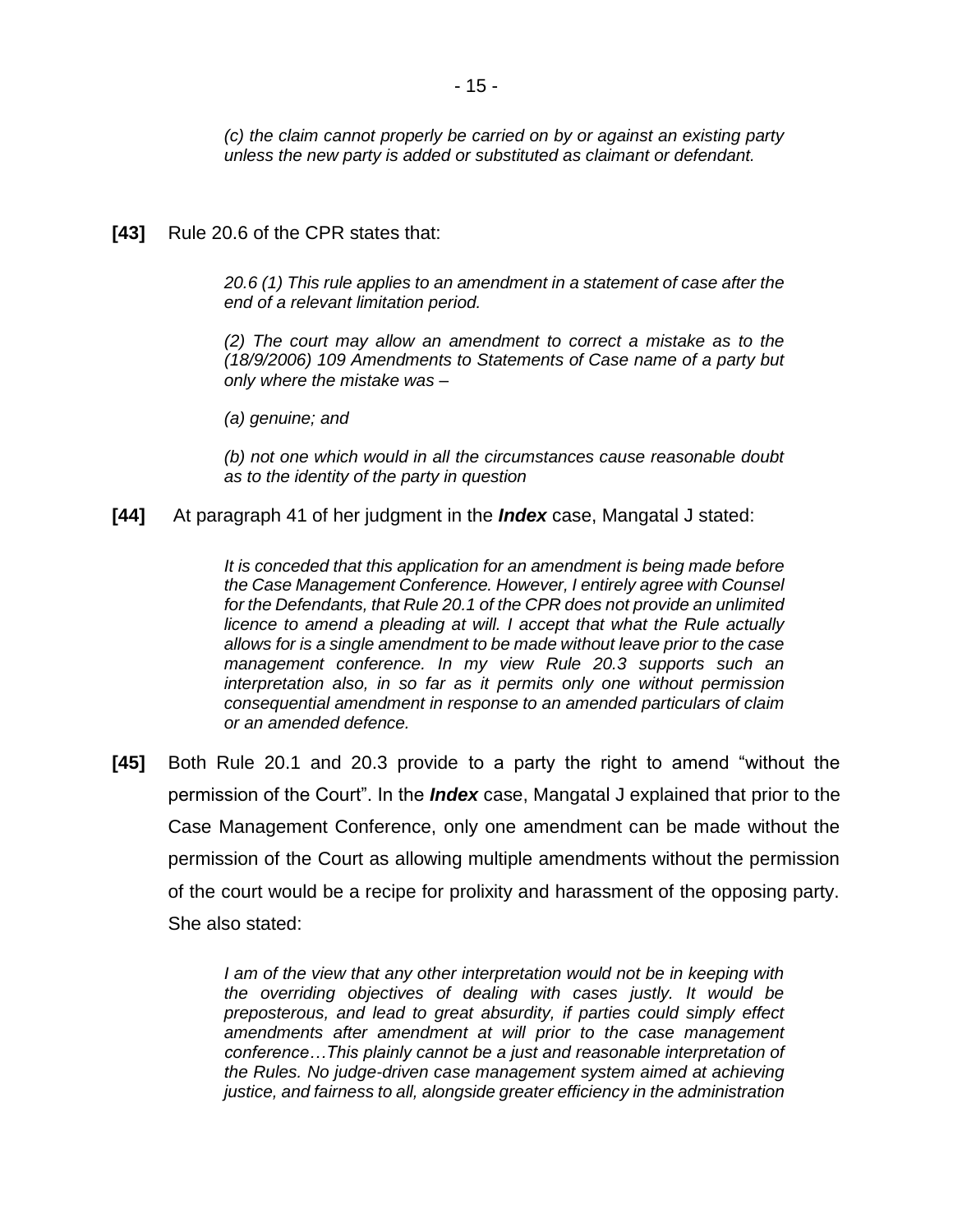*of justice and fairness to all, alongside greater efficiency in the administration of justice, could in my opinion permit such a practice.*

- **[46]** While the **Index** case settles the point that an amendment can be made without the Court's permission, Rule 20.1 provides an exception which requires the party to seek permission from the court if it is after the limitation period. In this particular case, the  $2<sup>nd</sup>$  Defendant asserts that the Claimant does not qualify to make amendments without permission of the Court as the cause of action of negligence should have been brought within six (6) years
- **[47]** The Court having concluded that the action was filed well within the limitation period the amendment to add her as a Defendant in her own right/capacity would also have been within the time allowed in the Act and this submission is also without merit.

## *Whether the claim should be struck out pursuant to Rule 26.3 of the Civil Procedure Rules*

**[48]** The Civil Procedure Rules gives the Court power to strike out a claim. In relation to this instant case, the Applicant placed emphasis and reliance on the provisions of Rule 26.3(1)(a):

> *26.3 (1) In addition to any other powers under these Rules, the court may strike out a statement of case or part of a statement of case if it appears to the court –*

> *(a) that there has been a failure to comply with a rule or practice direction or with an order or direction given by the court in the proceedings.*

**[49]** In the decision of *Johnson v Gore Wood* **[2001] 1 All ER 481**., Bingham and Millett LJ opined that the court must hesitate, think deeply and carefully before turning away a litigant who has not had his claim heard on the merits. Decided cases on the point have made it clear that striking out a claim is a draconian rule which ought to be the last resort and should only be so ordered in the clearest of cases as the consequence is that a party who has had his claim struck out is barred